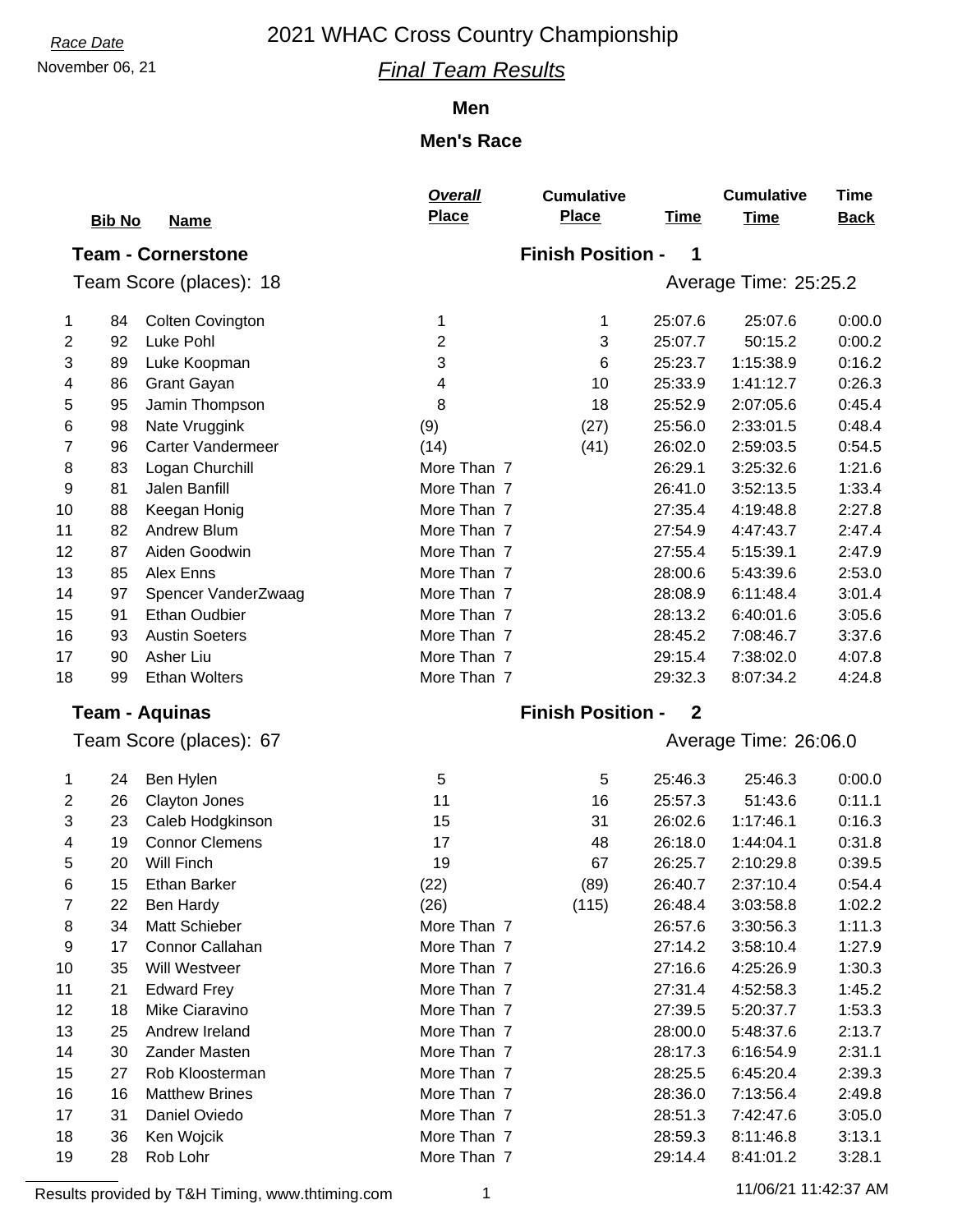### November 06, 21 *Final Team Results*

#### **Men**

### **Men's Race**

|                                 | <b>Bib No</b> | <b>Name</b>                 | Overall<br><b>Place</b> | <b>Cumulative</b><br><b>Place</b> | <b>Time</b> | <b>Cumulative</b><br><b>Time</b> | <b>Time</b><br><b>Back</b> |  |  |
|---------------------------------|---------------|-----------------------------|-------------------------|-----------------------------------|-------------|----------------------------------|----------------------------|--|--|
| <b>Team - Michigan-Dearborn</b> |               |                             |                         | <b>Finish Position -</b>          | 3           |                                  |                            |  |  |
| Team Score (places): 81         |               |                             |                         | Average Time: 26:17.2             |             |                                  |                            |  |  |
| 1                               | 213           | <b>Ryan Exell</b>           | $\overline{7}$          | $\overline{7}$                    | 25:51.5     | 25:51.5                          | 0:00.0                     |  |  |
| $\overline{c}$                  | 221           | Joshua Mussen               | 10                      | 17                                | 25:57.0     | 51:48.5                          | 0:05.5                     |  |  |
| 3                               | 224           | Jorden Sowash               | 16                      | 33                                | 26:09.3     | 1:17:57.7                        | 0:17.8                     |  |  |
| 4                               | 218           | Andrew Kohn                 | 21                      | 54                                | 26:36.1     | 1:44:33.8                        | 0:44.7                     |  |  |
| 5                               | 228           | Joshua Williams             | 27                      | 81                                | 26:52.3     | 2:11:26.0                        | 1:00.8                     |  |  |
| 6                               | 223           | Joe Seibert                 | (29)                    | (110)                             | 27:06.7     | 2:38:32.7                        | 1:15.2                     |  |  |
| $\overline{7}$                  | 225           | Jarrett St. John            | (41)                    | (151)                             | 27:59.1     | 3:06:31.8                        | 2:07.7                     |  |  |
| 8                               | 212           | <b>Brendan Buckner</b>      | More Than 7             |                                   | 28:00.3     | 3:34:32.1                        | 2:08.8                     |  |  |
| 9                               | 215           | Will Hengy                  | More Than 7             |                                   | 28:29.7     | 4:03:01.7                        | 2:38.2                     |  |  |
| 10                              | 222           | <b>Michael Rivera</b>       | More Than 7             |                                   | 28:29.7     | 4:31:31.4                        | 2:38.2                     |  |  |
| 11                              | 217           | Luke Kaferle                | More Than 7             |                                   | 28:48.2     | 5:00:19.6                        | 2:56.7                     |  |  |
| 12                              | 216           | <b>Ricky Holbdy</b>         | More Than 7             |                                   | 28:54.5     | 5:29:14.0                        | 3:03.0                     |  |  |
| 13                              | 229           | Nathan Wilson               | More Than 7             |                                   | 29:00.6     | 5:58:14.5                        | 3:09.1                     |  |  |
| 14                              | 220           | Gavin Llewellyn             | More Than 7             |                                   | 29:09.3     | 6:27:23.8                        | 3:17.8                     |  |  |
| 15                              | 227           | Hunter Watson               | More Than 7             |                                   | 29:33.2     | 6:56:56.9                        | 3:41.7                     |  |  |
| 16                              | 219           | <b>Frank Lafave</b>         | More Than 7             |                                   | 31:01.6     | 7:27:58.5                        | 5:10.1                     |  |  |
| 17                              | 211           | Luke Arreola                | More Than 7             |                                   | 33:08.3     | 8:01:06.7                        | 7:16.8                     |  |  |
| <b>Team - Indiana Tech</b>      |               |                             |                         | <b>Finish Position -</b>          | 4           |                                  |                            |  |  |
| Team Score (places): 84         |               |                             |                         |                                   |             | Average Time: 26:17.8            |                            |  |  |
| 1                               | 119           | Jake Willison               | 6                       | 6                                 | 25:46.3     | 25:46.3                          | 0:00.0                     |  |  |
| $\overline{2}$                  | 115           | <b>Braxton Lamey</b>        | 13                      | 19                                | 26:01.2     | 51:47.4                          | 0:14.9                     |  |  |
| 3                               | 116           | <b>Phillip Selmer</b>       | 18                      | 37                                | 26:19.2     | 1:18:06.6                        | 0:33.0                     |  |  |
| 4                               | 112           | <b>Dylan Devaney</b>        | 23                      | 60                                | 26:40.9     | 1:44:47.5                        | 0:54.7                     |  |  |
| 5                               | 114           | Noah Kelsey                 | 24                      | 84                                | 26:41.3     | 2:11:28.8                        | 0:55.1                     |  |  |
| 6                               | 113           | Justin Fleming              | (32)                    | (116)                             | 27:16.3     | 2:38:45.0                        | 1:30.0                     |  |  |
| 7                               | 109           | Ngor Agwick                 | (40)                    | (156)                             | 27:58.3     | 3:06:43.3                        | 2:12.1                     |  |  |
| 8                               | 110           | Dylan Banda                 | More Than 7             |                                   | 28:31.8     | 3:35:15.0                        | 2:45.5                     |  |  |
| 9                               | 117           | James Sottosanto            | More Than 7             |                                   | 29:08.5     | 4:04:23.5                        | 3:22.2                     |  |  |
| 10                              | 118           | Jerry Walker                | More Than 7             |                                   | 31:12.6     | 4:35:36.0                        | 5:26.3                     |  |  |
| 11                              | 111           | <b>Tyson Curry</b>          | More Than 7             |                                   | 31:38.9     | 5:07:14.9                        | 5:52.6                     |  |  |
|                                 |               | <b>Team - Lawrence Tech</b> |                         | <b>Finish Position -</b>          | 5           |                                  |                            |  |  |
| Team Score (places): 179        |               |                             |                         |                                   |             | Average Time: 27:40.4            |                            |  |  |
| 1                               | 135           | conner Uppleger             | 12                      | 12                                | 25:58.8     | 25:58.8                          | 0:00.0                     |  |  |
| 2                               | 133           | Nolan McGahan               | 31                      | 43                                | 27:15.6     | 53:14.3                          | 1:16.8                     |  |  |
|                                 |               |                             |                         |                                   |             |                                  |                            |  |  |
| 3                               | 129           | Hunter Assenmacher          | 36                      | 79                                | 27:30.3     | 1:20:44.6                        | 1:31.6                     |  |  |
| 4                               | 137           | Evan Wheeler                | 44                      | 123                               | 28:12.5     | 1:48:57.1                        | 2:13.8                     |  |  |

Results provided by T&H Timing, www.thtiming.com 2 11/06/21 11:42:37 AM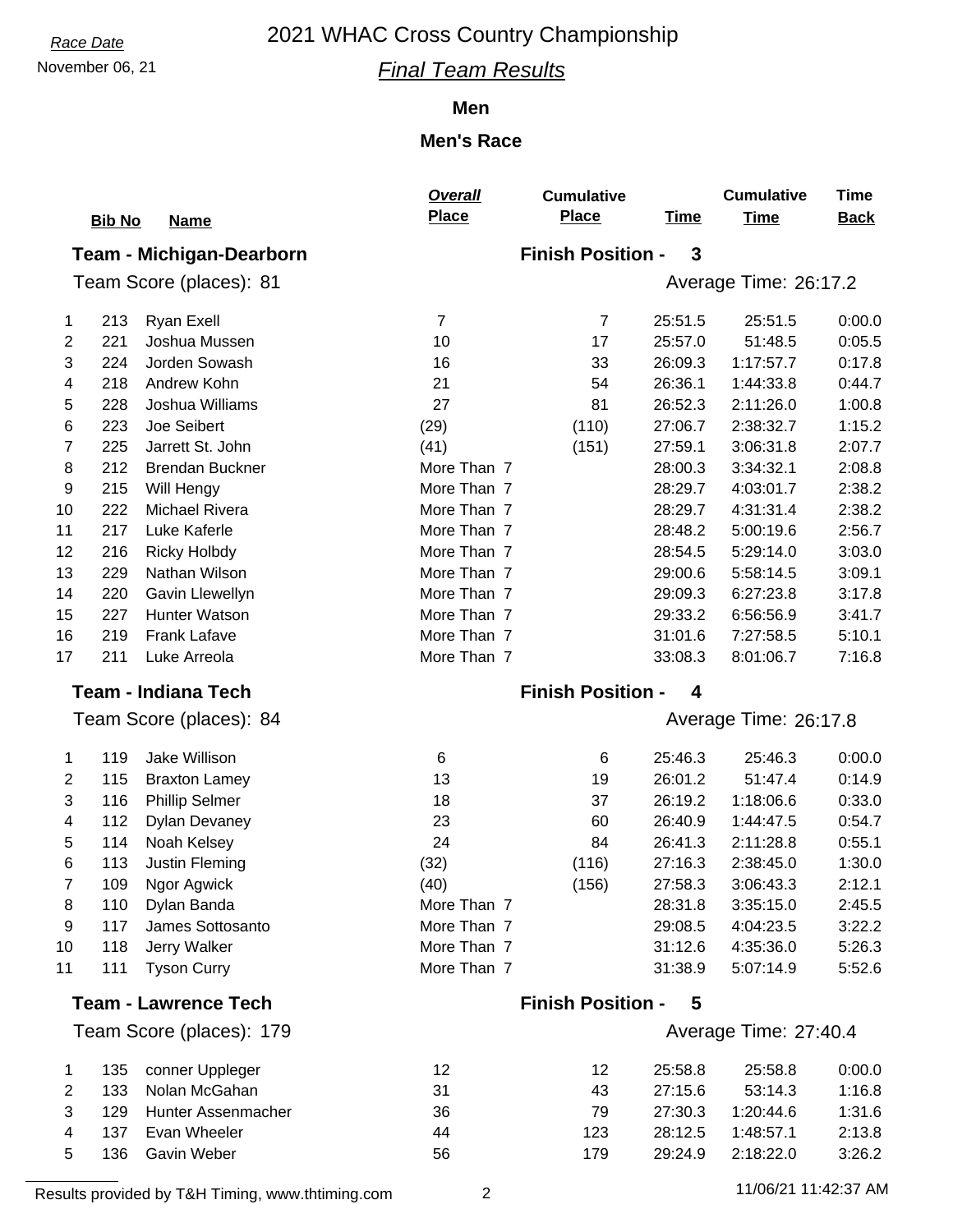### November 06, 21 *Final Team Results*

#### **Men**

### **Men's Race**

|                             |               |                                    | <b>Overall</b> | <b>Cumulative</b>             |                       | <b>Cumulative</b>      | Time             |  |  |  |
|-----------------------------|---------------|------------------------------------|----------------|-------------------------------|-----------------------|------------------------|------------------|--|--|--|
|                             | <b>Bib No</b> | <b>Name</b>                        | <b>Place</b>   | <b>Place</b>                  | <b>Time</b>           | <b>Time</b>            | <b>Back</b>      |  |  |  |
| <b>Team - Lawrence Tech</b> |               |                                    |                | <b>Finish Position -</b>      | 5                     |                        |                  |  |  |  |
| Team Score (places): 179    |               |                                    |                |                               | Average Time: 27:40.4 |                        |                  |  |  |  |
| 6                           | 134           | Noah Rodriquez                     | (58)           | (237)                         | 29:32.8               | 2:47:54.7              | 3:34.0           |  |  |  |
| 7                           | 130           | tyler Dehaan                       | (63)           | (300)                         | 30:05.0               | 3:17:59.6              | 4:06.3           |  |  |  |
| 8                           | 128           | Nathan Alton                       | More Than 7    |                               | 30:39.7               | 3:48:39.3              | 4:41.0           |  |  |  |
| 9                           | 132           | Xavier Hopkins                     | More Than 7    |                               | 31:18.0               | 4:19:57.2              | 5:19.2           |  |  |  |
| 10                          | 138           | David Yoskovich                    | More Than 7    |                               | 40:32.4               | 5:00:29.6              | 14:33.7          |  |  |  |
|                             |               | <b>Team - Madonna</b>              |                | <b>Finish Position -</b><br>6 |                       |                        |                  |  |  |  |
|                             |               | Team Score (places): 188           |                |                               |                       | Average Time: 27:45.0  |                  |  |  |  |
| 1                           | 186           | <b>Cameron Kruse</b>               | 28             | 28                            | 26:58.4               | 26:58.4                | 0:00.0           |  |  |  |
| 2                           | 183           | Lucas Eccelton                     | 34             | 62                            | 27:25.7               | 54:24.0                | 0:27.4           |  |  |  |
| 3                           | 188           | Ryan Nicholson                     | 38             | 100                           | 27:41.4               | 1:22:05.4              | 0:43.1           |  |  |  |
| 4                           | 189           | Gavin Ray                          | 42             | 142                           | 28:00.6               | 1:50:05.9              | 1:02.2           |  |  |  |
| 5                           | 187           | Sean Massa                         | 46             | 188                           | 28:38.9               | 2:18:44.8              | 1:40.6           |  |  |  |
| 6                           | 182           | Geno Carone                        | (48)           | (236)                         | 28:52.3               | 2:47:37.0              | 1:53.9           |  |  |  |
| 7                           | 185           | Logan Evanchuk                     | (51)           | (287)                         | 29:04.0               | 3:16:41.0              | 2:05.7           |  |  |  |
| 8                           | 181           | Jonathon Boland                    | More Than 7    |                               | 30:00.7               | 3:46:41.7              | 3:02.4           |  |  |  |
| 9                           | 190           | <b>Tyler Smith</b>                 | More Than 7    |                               | 30:33.3               | 4:17:14.9              | 3:35.0           |  |  |  |
|                             |               | <b>Team - Cleary</b>               |                | <b>Finish Position -</b>      | 7                     |                        |                  |  |  |  |
|                             |               | Team Score (places): 197           |                |                               |                       | Average Time: 27:57.8  |                  |  |  |  |
| 1                           | 51            | Anthony White                      | 20             | 20                            | 26:34.0               | 26:34.0                | 0:00.0           |  |  |  |
| 2                           | 44            | <b>Ethan Beres</b>                 | 25             | 45                            | 26:43.6               | 53:17.5                | 0:09.6           |  |  |  |
| 3                           | 47            | <b>Wyatt Emmons</b>                | 33             | 78                            | 27:21.8               | 1:20:39.3              | 0:47.9           |  |  |  |
| 4                           | 45            | <b>Steven Bisard</b>               | 59             | 137                           | 29:34.8               | 1:50:14.1              | 3:00.8           |  |  |  |
| 5                           | 50            | <b>Camden Staples</b>              | 60             | 197                           | 29:34.8               | 2:19:48.8              | 3:00.8           |  |  |  |
| 6                           | 48            | Joel Hartleb                       | (65)           | (262)                         | 30:20.6               | 2:50:09.4              | 3:46.6           |  |  |  |
| 7                           | 49            | <b>Tyler Norton</b>                | (72)           | (334)                         | 32:45.3               | 3:22:54.7              | 6:11.3           |  |  |  |
| 8                           | 46            | <b>Terran Chrisman</b>             | More Than 7    |                               | 34:14.7               | 3:57:09.3              | 7:40.7           |  |  |  |
| <b>Team - Siena Heights</b> |               |                                    |                | <b>Finish Position -</b>      | 8                     |                        |                  |  |  |  |
| Team Score (places): 217    |               |                                    |                |                               |                       | Average Time: 28:20.4  |                  |  |  |  |
| 1                           | 258           | Liam Hartsuff                      | 30             | 30                            | 27:09.5               | 27:09.5                | 0:00.0           |  |  |  |
| 2                           | 262           | Jay Moore                          | 39             | 69                            | 27:56.5               | 55:06.0                | 0:47.1           |  |  |  |
| 3                           | 259           | Nethanel Leupold                   | 43             | 112                           | 28:04.0               | 1:23:10.0              | 0:54.6           |  |  |  |
| 4                           |               | Colin Metzger                      | 52             | 164                           | 29:14.0               | 1:52:23.9              | 2:04.5           |  |  |  |
|                             | 260           |                                    |                |                               |                       |                        |                  |  |  |  |
| 5                           | 257           | Jacob Harberts                     | 53             | 217                           | 29:17.8               | 2:21:41.6              | 2:08.3           |  |  |  |
| 6                           | 261<br>263    | Andrew Milosavlevski<br>Jacob Sand | (70)<br>(71)   | (287)<br>(358)                | 31:36.2<br>32:35.8    | 2:53:17.8<br>3:25:53.5 | 4:26.7<br>5:26.3 |  |  |  |

Results provided by T&H Timing, www.thtiming.com 3 11/06/21 11:42:38 AM